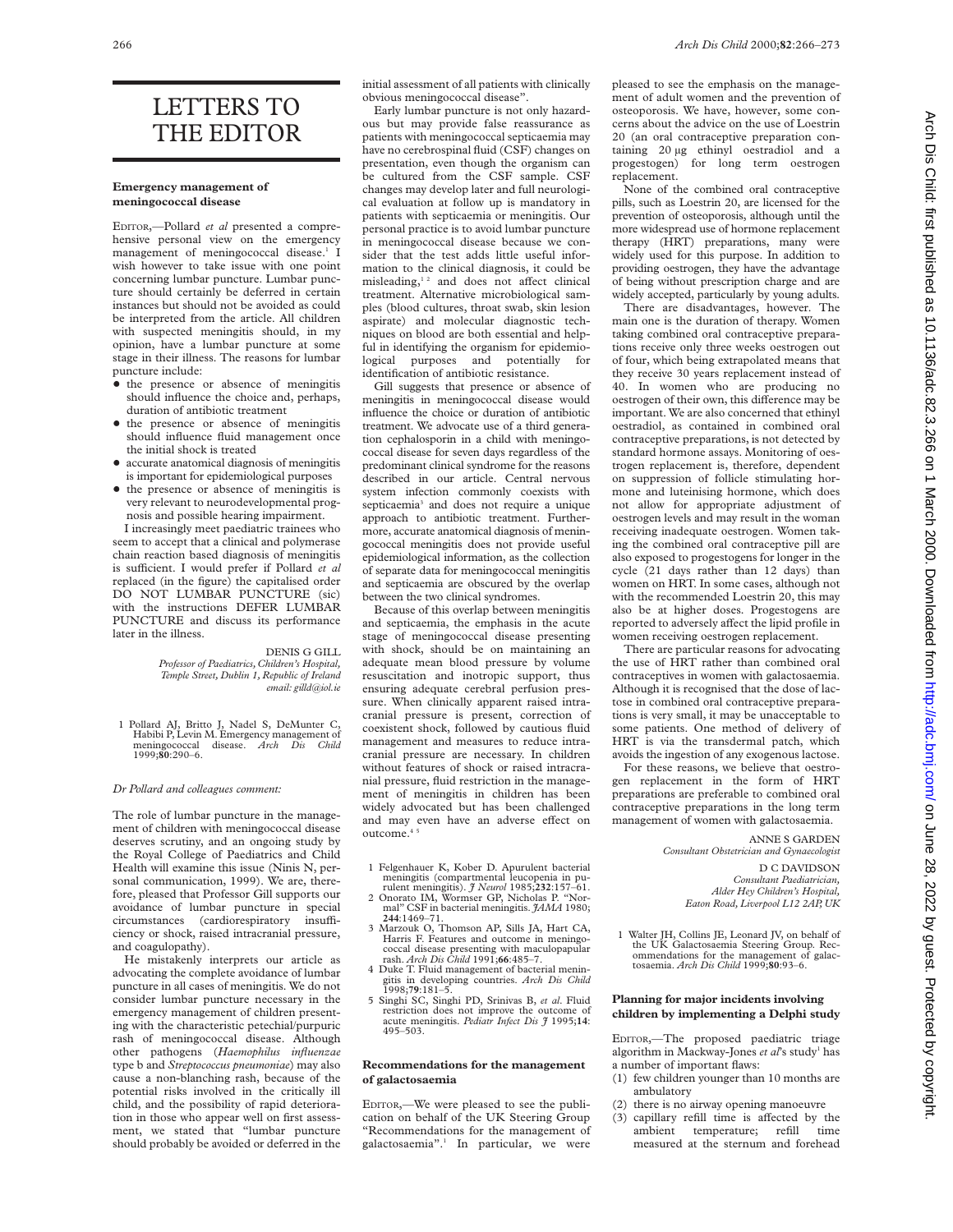| Alert and moving all limbs<br>no                                           |                 | yes                  | <b>Delayed Priority 3</b> | Dead                            |
|----------------------------------------------------------------------------|-----------------|----------------------|---------------------------|---------------------------------|
| <b>Breathing</b><br>yes                                                    | no              | Open the airway      |                           | no<br><b>Breathing</b><br>yes   |
| Respiratory rate                                                           |                 | $<$ 20 or $>$ 50/min |                           | Immediate<br>Priority 1         |
| 20 to 50/min<br>Capillary refill < 2 seconds<br>(use the child's forehead) | $\frac{10}{10}$ | Pulse rate           |                           | $\star$ < 90 or > 180 beats/min |
| yes                                                                        |                 | 90 to 180 beats/min  |                           |                                 |
| Urgent<br>Priority 2                                                       |                 | Urgent<br>Priority 2 |                           | Immediate<br>Priority 1         |

*Figure 1 Paediatric triage tape 50–80 cm.*

only have a Gaussian distribution.<sup>2</sup> To rely solely on the capillary refill time increases the number of priority 1 (immediate) children especially in cold surroundings

(4) the paediatric trauma score (even with the Eichelberger modification) is inappropriate as the systolic blood pressure is required. The ability to measure it at the incident, the need for different cuff sizes, and the time it takes when faced by a large number of casualties rule this score out

(5) there is no account made for the change in physiological parameters with age.

We have devised a triage system (on a waterproof tape) that overcomes these problems.3 The changes in normal physiological values with age are shown by dividing the tape into 4 compartments based on body length or weight (50–80 cm or 3–10 kg; 80–100 cm or 11–18 kg; 100–140 cm or 19–32 kg; and > 140 cm or > 32 kg). A child > 140 cm is triaged as an adult.

Each compartment has a triage sieve algorithm corrected for age with the 5th and 95th centiles for respiratory rate and heart rate from all available published literature stated. Figure 1 shows the values for the 50–80 cm compartment.

Triage is a dynamic process and starts in the prehospital setting. Appropriate prioritisation allows limited resources to be diverted to needy children.

> IAN MACONOCHIE *Department of Academic Paediatrics, St Mary's Hospital, London W2 1NY, UK* LT COL TIM HODGETTS *Accident and Emergency Medicine, Frimley Park Hospital,*

*Camberley, Surrey GU16 5UL, UK* JOHN HALL

*Bromsgrove, Worcestershire, UK*

- 1 Mackway-Jones K, Carley SD, Robson J. Planning for major incidents involving children by implementing a Delphi study *Arch Dis Child* 1999;**80**:410–18.
- 2 Maconochie I. CRT-it's enough to make you blush! *Pre-hospital Immediate Care* 1998;**2**:95–7. 3 Hodgetts TJ, Hall J, Maconochie I, Smart C.
- Paediatric triage tape *Pre-hospital Immediate Care* 1998;**2**:155–9.

## **Pacifier use and SIDS**

EDITOR,—Fleming and colleagues state the protective association between pacifiers and cot death is probably real, but feel recommendations on its use cannot be made.<sup>1</sup> Is the association causal? There are several hypotheses that might provide a biological mechanism, and thus strengthen this supposition. Having a pacifier might prevent turning prone face straight down. Or perhaps pacifiers facilitate switching to mouth breathing if nasal occlusion occurs.<sup>2</sup> Both mechanisms would explain why only pacifier use on the last occasion is protective. Usually using a pacifier would then only be significant if highly correlated with use in reference sleep. A dose-response effect of pacifiers could only be expected if the underlying mechanism would need repeated use to be effective—for example, through repetitive sucking which would increase muscle tone and thus oropharyngeal patency. A dichotomy between never or only rarely using a pacifier and using it always or often would then be more logical than the study's dichotomy ever/never.

Studies on the risks and benefits of pacifiers are hampered by the issue of reverse causality. Do pacifiers increase the risk of otitis media? Or do mothers try to soothe their infant with a pacifier when it suffers from (recurrent) otitis? Does pacifier use have an adverse effect on breast feeding? Or is it a marker for breast feeding difficulties or an attempt to wean the baby? A definitive answer can only be given by randomised trials where pacifiers are introduced at a set time, but clearly these are not easy to carry out. It may not be possible to postpone a decision on pacifiers until such trials are conducted, if indeed they ever will be. Surely the major potential disadvantage of pacifier use is its effect on breast feeding. This needs to be explored further. With current knowledge we would think, however, that using a pacifier can be recommended actively for infants that are bottle fed only.

> ADÈLE C ENGELBERTS *Department of Pediatrics,*

*Leiden University Medical Center, PO Box 9600, 2300 RD Leiden, Netherlands*

#### M P L'HOIR

*Psychosocial Department, University Medical Centre, Wilhelmina Children's Hospital, Utrecht, Netherlands*

- 1 Fleming PJ, Blair PS, Pollard K, *et al*. Pacifier use and the sudden infant death syndrome: results from the CESDI/SUDI case control study. *Arch Dis Child* 1999;**81**:112–16.
- 2 Swift PGF, Emery JL. Clinical observations on response to nasal occlusion in infancy. *Arch Dis Child* 1973;**48**:947–51.

#### **Use of duvets and SIDS**

EDITOR,—In the paper by Mitchell *et al* the use of duvets was associated with sudden infant death syndrome (SIDS) on univariate (odds ratio 1.65 (95% confidence interval 1.31, 2.08)) but not multivariate analysis, and the SIDS risk associated with duvet use was not modified by sleeping position.<sup>1</sup> These findings contrast with our finding of a strong association (adjusted odds ratio 6.16 (2.01, 18.87)) between quilt (duvet) use and SIDS among non-prone infants.<sup>2</sup>

Mitchell *et al* postulated that one reason for the discrepancy may be that our Tasmanian study had not controlled for socioeconomic factors. We did, in fact, adjust for a large number of additional potential confounders that could not be listed in the short report due to space limitations. We found that adjustment for unemployment, maternal education, or maternal parity did not alter the association between duvet use and SIDS among non-prone infants. We agree that the conflicting findings may relate to local differences in duvet characteristics, although alternative explanations may also contribute.

One possibility is non-differential misclassification in that the New Zealand study asked a single question to determine exposure whereas the Tasmanian study employed visual verification of the actual bedding items for cases and controls by interviewer where possible. From 1991 to 1995 this also included a sample of different types of duvets, which the nurse took to the home interview to assist with classification. As nondifferential misclassification will bias an association based on dichotomous exposures towards or beyond the null,<sup>3</sup> this may explain the weaker strength of association between duvet use and SIDS in the New Zealand study compared with ours.

It is also critically important not to adjust for any factor that may be on the causal pathway between exposure and disease, as this will lead to an underestimate of the true association.4 A classic example is adjustment for birth weight when examining any association between maternal smoking and infant mortality. This is clearly inappropriate as the adverse effect of smoking is partially mediated through birth weight.<sup>4</sup>

The causal pathways between duvet use and SIDS are less clear but our data indicated that part of the adverse effect resulted from facial obstruction.2 Thus, it is not surprising that little adverse effect remained for duvet use on SIDS in the UK study after adjustment for a large number of factors, including head covered during last sleep, and the authors correctly pointed out that duvet use appeared to increased the risk of SIDS partially through a propensity for total covering.<sup>5</sup>

Mitchell *et al* report that duvet use was inversely associated with being tucked in firmly, a protective factor for SIDS. They included "firm tucking in" as a confounder in their analyses, and thus report adjusted odds ratios for duvet use that reflect only the residual effect of duvet use on SIDS, excluding any adverse effect that is actually meditated through looser bedclothes. To rely on these adjusted results may underestimate the true association between duvet use and SIDS.

#### ANNE-LOUISE PONSONBY TERENCE DWYER JENNIFER COCHRANE

*Menzies Centre for Population Health Research, University of Tasmania, The Menzies Building, GPO Box 252–23, Hobart, Tasmania 7001, Australia*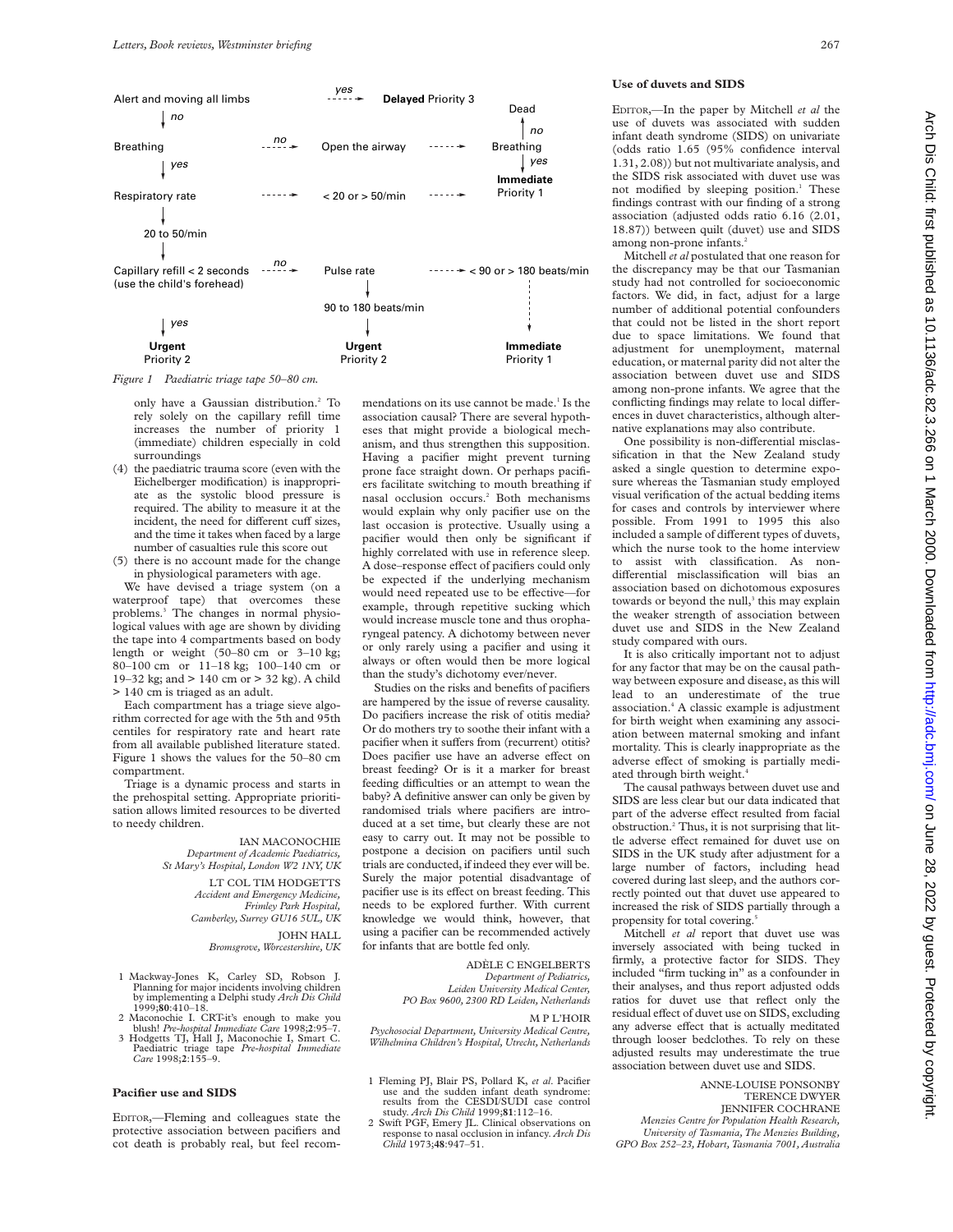- 1 Mitchell EA, Williams SM, Taylor BJ. Use of duvets and the risk of sudden infant death syndrome. *Arch Dis Child* 1999;**81**:117–19.
- 2 Ponsonby A-L, Dwyer T, Couper D, Cochrane J. Association between use of a quilt and sudden infant death syndrome: case-control study. *BMJ* 1998;**316**:195–6.
- 3 Rothman KJ, Greenland S. *Modern epidemiology.* Philadelphia: Lippincott Raven, 1998:128–9.
- 4 Leon DA. Failed or misleading adjustment for confounding. *Lancet* 1993;**342**:479–83.
- 5 Fleming PJ, Blair PS, Bacon C, *et al*. Environment of infants during sleep and risk of the sudden infant death syndrome: results of 1993–5 case-control study for confidential inquiry into stillbirths and deaths in infancy. *BMJ* 1996;**313**:91–5.

#### *Dr Mitchell and colleagues comment:*

Our results have similarities and differences with those from the Tasmanian study. We have both shown that the risk of SIDS from thermal stress is only among infants sleeping prone.<sup>12</sup> Given that there is a positive relation between duvet use and excess thermal insulation, we were surprised that the Tasmanian study subsequently found that duvet use increased the risk of SIDS only among infants sleeping supine. $3$ 

We suggest several explanations for the difference between the studies:

- $\bullet$  the characteristics of the duvets differed between New Zealand and Tasmania
- + the Tasmanian study did not adjust for confounders; their letter indicates that they did, but this was not reported in their paper. Ponsonby and colleagues suggest two additional explanations:
- $\bullet$  non-differential misclassification
- + adjustment for "firm tucking in" is inappro-
- priate as it may be on the causal pathway.

Misclassification is unlikely; although we used a simple question to determine whether a duvet was used it is unlikely that parents would mistake its use. Furthermore fewer than 2% of cases and controls did not answer this question.

To exclude the possibility that we inappropriately included a factor in the causal pathway we have rerun the multivariate analysis without "firm tucking in". The risk of SIDS with duvet use remains insignificant (adjusted odds ratio 1.18 (95% confidence intervals 0.87, 1.60) compared with "variable included" adjusted odds ratio 1.04 (0.77, 1.58)). Our impression is that duvets in New Zealand are larger than those in Australia and are tucked in at the foot of the cot. This may reduce the possibility of the duvet covering infants' heads. In our study there was no increased risk of being found with head covered when using a duvet compared with those who were not using a duvet.

We conclude that these explanations do not account for our findings and that our study does not support the recommendation to avoid duvets.

- 1 Williams SM, Taylor BJ, Mitchell EA. Sudden infant death syndrome: insulation from bedding and clothing and its effect modifiers. *Int J*
- *Epidemiol* 1996;**25**:366–75. 2 Ponsonby A-L, Dwyer T, Gibbons LE, Cochrane JA, Wang YG. Factors potentiating the risk of sudden infant death syndrome associated with the prone position. *N Engl J Med* 1993;**329**:377–82.
- 3 Ponsonby A-L, Dwyer T, Couper D, Cochrane J. Association between use of a quilt and sudden infant death syndrome: case-control study. *BMJ* 1998;**316**:195–6.

## **Examination of children who may have been sexually abused**

EDITOR,—We were surprised to read of the letter from Hodes *et al* justifying a second examination of three girls suspected of being sexually abused.<sup>1</sup> The triplets were presumably prepubertal? Were the photographs taken by the first paediatrician inadequate, and if so, why? A clinical diagram complemented by good quality photography usually provides adequate documentation, especially for prepubertal girls. Although the girls were compliant and the doctors no doubt sensitive, children do not like being examined and three paediatricians, the girls' mother, and a nurse (recommended by the General Medical Council), and in some areas, a policewoman, suggests an overcrowded examination room.

Colposcopy with integral photography has improved the quality of recording and the photographs are part of the casenotes. Discussion of individual cases by a peer group is well established, and slides or other recorded images are an essential part of this process. They may be used to detect subtle changes when a follow up examination is performed later. They have been shown to assist in differential diagnosis—for example, healing trauma versus evolution of a disease process. The doctor can never guarantee that the photograph will only be used for clinical purposes and teaching. The court has the power to direct that the slides are made available, hopefully to a named paediatrician.

We have used a colposcope mounted video camera with remote television monitor to allow trainees to observe the examination from an adjacent room with consent from parents and children as appropriate. The use of a one-way screen also enables the child's demeanour to be observed during the interview phase of the consultation.

Pretrial meetings clearly have a place in assessing medical evidence, but reexamination, even if the children are well prepared, always needs justification.

> JANE M WYNNE CHRISTOPHER J HOBBS *Department of Community Paediatrics, Belmont House, Clarendon Wing, Leeds General Infirmary, Leeds LS2 9NJ, UK*

## 1 Hodes D, Larcher V, Watkeys A. Pretrial liaison between doctors in alleged child abuse [letter]. *Arch Dis Child* 1999;**81**:189.

#### *Dr Hodes and colleagues comment:*

We agree that, as a general rule, reexamination should be avoided, but would argue that there are some circumstances in which it may be in a child's best interest. We accept that such circumstances will be controversial and require justification.

The triplets were prepubertal and although the still photographs were adequate there were different opinions at the peer review group as to their interpretation. As we stated, most differences could not be resolved by discussion alone. We did debate the ethical aspects of re-examination in detail because there may be harm to children in this process. However, had there been any evidence of discomfort or distress to the children we would not have proceeded with the examination. We did respect their wishes and a fair decision concerning their placement was possible. On balance, the overall benefits outweighed the harm.

It is well known that examination of the genitalia is a dynamic process and we accept

that a videorecording is the gold standard that permits evaluation of changes in hymen configuration. However, not all units have access to video colposcopy facilities so disputes will occur over interpretation of still photography.

We offer review appointments to children and families after medical examinations to clarify understanding of the findings and their significance. In general the response to the experience of examination has been positive, as was indeed the ease with the three children we described.

We are sure that debate in this controversial area will continue.

#### **Prevalence of bruising in babies**

EDITOR,—Carpenter has written an important study on prevalence and distribution of bruising in babies.<sup>1</sup> However, there are problems with the terms relating to measures of disease frequency in epidemiology which, arguably, make this descriptive paper misleading.

The terms *point prevalence*, *prevalence proportion*, *prevalence ratio*, and *prevalence rate* are sometimes used to mean the same thing.<sup>2</sup> However, the word *rate* is used more specifically in the context of the number of events per unit time and intuitively suggests a survival rate or an incidence rate. This is strongly purported by the use of the term *rate parameter* to describe the unknown and estimated value associated with a Poisson probability model.<sup>3</sup> The distinction is often not explicit, even in the best textbooks of epidemiology, but I think that it is worth making.

Carpenter's study included infants aged between 6 and 12 months who were opportunistically screened for bruising at the time of routine surveillance checks. It is implied that each child was examined on only one occasion. Bruises were found in 22 infants, and seven had more than one bruise. However, a bruise would be expected to be visible for fewer than 28 days. If we take even this liberal estimate of duration, the infants were observed for approximately 1/6th of the period during which they might be found to have one or more bruises.

Hence, use of the term *point prevalence* in place of *prevalence rate* would have made things clearer, as it emphasises the fact that measurements were made at a single time between the ages of 6 and 12 months—the stated age range of study participants. The appropriate measure of risk depends on the question being asked. If we want to know the probability of a bruise being present at a single, random visit during the second 6 month period after birth, the point prevalence of 12% (0.12) is a useful measure of risk. If, however, we are asking for the probability that a child will develop one or more bruises with regular surveillance during the second 6 month period after birth, the appropriate risk is a *cumulative rate*, which can be derived from an *incidence rate*.

We can use the point prevalence presented in Carpenter's paper and our assumptions about duration to calculate a cumulative incidence from the relation:

#### incidence rate =

(point prevalence)/(duration). The cumulative incidence is obtained from the formula:

cumulative incidence =

(1 − exp(−(incidence rate) × (number of periods))).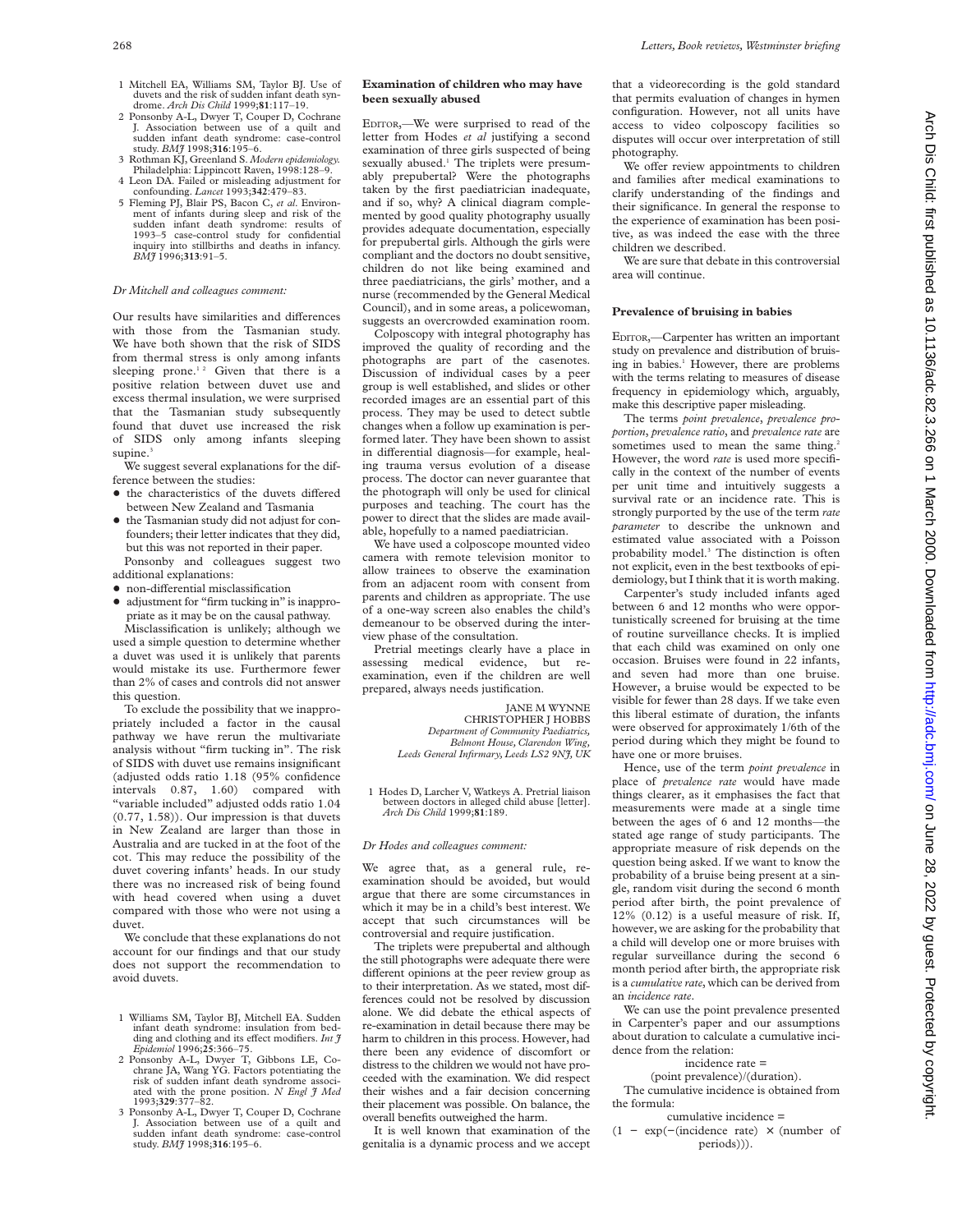Assuming that bruising occurs at a constant rate and that the probability of a child having a bruise at one age is independent of the probability of it having a bruise at another age—assumptions that are probably not justified but which excuse a simpler model the cumulative rate is  $(1 - \exp(-0.12 \times 6)) =$ 0.51 (that is, approximately 1 in 2). If we assume that a bruise lasts only two weeks and calculate the risk from the 12% point prevalence and 12 time periods, the risk becomes 0.76. It is worth being clear about which risk figure we are going to carry around in our heads and for which purpose: 1 in 8, or 1 in 2, or 3 out of 4.

As bruising is more common in infants who are more mobile, the incidence rate of bruising will increase with age. The age distribution of the sample would thus be important in the calculation of even a summary "average" measure of risk, and mention of risk estimates in appropriate age strata would provide useful information.

Carpenter suggests in the abstract that his study "tested out the methodology which might be used in future research". I hope that these aspects of terminology and study design will be considered in such future studies.

ANDREW L LUX

*Royal United Hospital Bath NHS Trust, The Children's Centre, Combe Park, Bath BA1 3NG, UK*

- 1 Carpenter RF. The prevalence and distribution of bruising in babies. *Arch Dis Child* 1999;
- **80**:363–6. 2 Rothman KJ, Greenland S. *Modern epidemiology*. 2nd ed. Philadelphia: Lippincott Raven, 1998.
- 3 Clayton D, Hills M. *Statistical models in epidemiology*. Oxford: Oxford University Press, 1993.

#### *Dr Carpenter comments:*

First, I thank Dr Lux for pointing out that I should have used the term *point prevalence* rather than *prevalence rate*.

Second, my figure (12.4% or 1 in 8) is the one "to carry in our heads". Although it is possible to calculate the cumulate index over a 6 month period, as he suggests, this is not relevant for the clinical situation at presentation when abuse could be considered.

Finally, the study showed that age was barely significant when looking at bruises (p  $= 0.05$ ) whereas mobility was significant (p < 0.001, see also table 1). Therefore, age cannot be used as a proxy for mobility and so risk estimates for age would not be helpful.

#### **Adolescent inpatient units**

EDITOR,—Although separate dedicated medical inpatient adolescent units have been advocated<sup>1</sup> there is little information on their availability in UK. We report the prevalence of adolescent medical inpatient facilities in England and Wales.

We performed a two stage survey between March and September 1998. In stage I we telephoned all hospitals with paediatric departments in England and Wales to ascertain the provision of inpatient adolescent facilities. In stage II we sent postal questionnaires to hospitals reporting separate inpatient facilities. Factors determined included provision of separate ward or designated bay, number of available beds, groups of patient served, visiting times, and presence of multidisciplinary input for adolescents.

All 225 hospitals surveyed supplied baseline information. Fifty nine (26%) had separate medical inpatient facilities, of which 49 (83%) responded to the written questionnaire. Sixteen hospitals had a separate adolescent ward. Seven of these were in university hospitals; five were specialist oncology units. The other nine units were in district general hospitals and catered for all medical specialities. The remaining 33 units had a designated bay for adolescents. The number of beds in the adolescent wards ranged from 3 to 19 (median 6) while the number of beds in designated adolescent bays ranged from 4 to 12 (median 8). Thirty nine of 49 units had a multidisciplinary policy and 29 had nurses with an interest in adolescent care. The age for admission ranged from 11 to 23, but only seven units took patients over 17.

The justification for adolescent inpatient units is based on catering for the unique developmental and psychosocial needs of adolescents, such as independence, peer contact, privacy, and educational opportunity.<sup>2</sup> Teenagers may prefer an adolescent based service.<sup>4</sup> Only a quarter of hospitals in England and Wales have dedicated facilities for adolescents, mostly dedicated bays. There was no geographical pattern and no relation to size of hospital. It is therefore likely that the provision of adolescent inpatient facilities is dependent on other factors such as funding and the presence of interested nurses and clinicians. Neither paediatric nor adult medical specialist training curriculum stipulates adolescent exposure and there may be concern over trainees' exposure to adolescent medicine. We believe that the needs of many adolescent patients are unmet and dedicated adolescent facilities should be increased.

S SURESH

*Specialist Registrar Paediatrics, Princess of Wales Hospital, Bridgend CF31 1RQ, UK*

#### I J M DOULL

*Consultant Respiratory Paediatrician, University Hospital Wales, CardiV CF14 4XW, UK*

#### P THOMAS

*Sister, Department of Child Health, University Hospital Wales*

- 1 Fisher M. Adolescent inpatient units. *Arch Dis Child* 1994;**70**:461–3.
- 2 Denholm CJ, Ferguson RV. Strategies to pro-
- mote developmental needs of hospitalised ado-<br>lescents. *Child Health Care* 1987;**15**:183–7.<br>3 Battle CV, Kreisberg RV O'Mahoney K, Chit-<br>wood DL. Ethical and developmental considerations in caring for hospitalised adolescents. *J Adolesc Health Care* 1989;**10**:479–89.
- 4 Jones R, Finley F, Simpson N, Kreitman T. How can adolescents' health needs and concerns be met. *Br J Gen Pract* 1997;**47**:631–4.

## **Transition from paediatric to adult care. Bridging the gaps or passing the buck?**

EDITOR,—We read with interest the article by Viner regarding transition from paediatric to adult care.<sup>1</sup> The need for planned transition is indeed very real<sup>2</sup> and its recognition led us to develop a specific service for young people aged 16 to 25 with physical disability—the Young Adult Team. This multidisciplinary team (doctor, physiotherapist, occupational therapist, speech and language therapist, psychologist, and social worker) was established in 1988 through joint funding from health and social services with the aim of increasing the young person's autonomy while addressing parental concerns.<sup>3</sup> It works in conjunction with the rehabilitation medicine physi-

cian and has strong links with paediatric, adult health, education, and social services. Nationally there are similar services run by members of the British Society of Rehabilitation Medicine. The impact and cost effectiveness of this type of intervention is currently the subject of a National Health Service research and development funded controlled study comparing organised transitional services and ad hoc services.

Viner suggests that the most suitable professional for transitional arrangements is a nurse specialist. While this may be appropriate for young people with conditions such as diabetes, the needs of young people with complex physical disability resulting from neurological disease are likely to be best met through a multidisciplinary approach of which the Young Adult Team is an example.

We agree that disease specific combined paediatric–adult clinics can facilitate the transitional period. However disabled young people with various diagnoses often have issues in common such as those relating to life skills, which are often independent of the disease process. These are likely to be best addressed through generic young adult services. Transitional services must acknowledge the need for disabled young people to learn how to monitor their own condition and how to access help. In Leeds we have had jointly run (paediatrician and adult physician) arthritis<sup>4</sup> and cerebral palsy clinics for several years. These clinics have direct links with the Young Adult Team and other adult services. It is important however to recognise that services solely organised around diagnoses may exclude vulnerable young people. Therefore transitional services should be inclusive and developed using both approaches and not one approach solely to the exclusion of the other. By doing so (although we await the evidence!) we believe that the needs of young people and their parents will be best served.

#### B B BHAKTA

*Senior Lecturer in Rehabilitation Medicine, University of Leeds, 36 Clarendon Road, Leeds LS2 9NZ, UK*

C M ROONEY *Senior Clinical Medical Officer,* 

*St Mary's Hospital, Leeds*

S WYATT *Consultant Paediatrician, The General Infirmary at Leeds*

S H ROUSSONNIS *Consultant Paediatric Neurologist,*

*St James University Hospital, Leeds*

M A CHAMBERLAIN *Professor of Rehabilitation Medicine, University of Leeds*

- 1 Viner R. Transition from paediatric to adult care. Bridging the gaps or passing the buck? *Arch Dis Child* 1999;**81**:271–5.
- 
- 2 Chamberlain MA. The handicapped school leaver. *Arch Dis Child* 1981;**56**:737–8. 3 Chamberlain MA. Physically handicapped school leavers. *Arch Dis Child* 1993;**69**:399– 402.
- 4 Chamberlain MA, Rooney CM. Young adults with arthritis: meeting their transitional needs. *Br J Rheumatol* 1996;**35**:84–90.

## **Iron fortified follow on formula from 9 to 18 months improves iron status but not development or growth**

EDITOR,—I enjoyed reading the paper by Morley *et al*, which provides evidence for two things that I have long suspected. $1$  First, you cannot make children smarter by putting more iron in their milk, and second that I am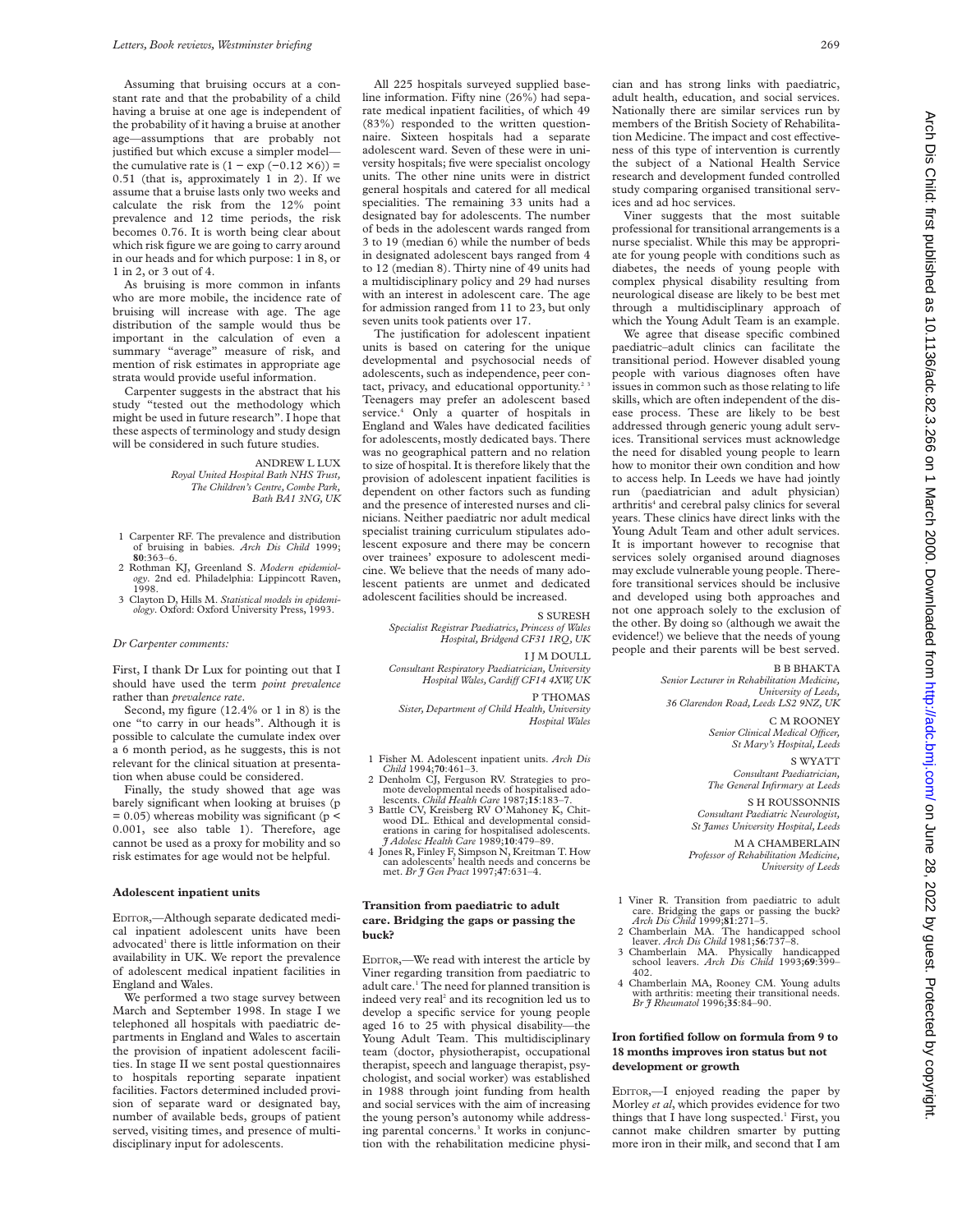the only person who has ever read any of my own publications. The authors say that Stevens and Nelson<sup>2</sup> found that formula milk reduced the incidence of iron deficiency anaemia whereas the study that was designed to look at the effect of iron in formula milk provided no evidence at all to justify this statement. There was no evidence that formula milk was responsible for the low incidence of iron deficiency anaemia in the children who were studied and no evidence that iron in formula milk was an important source of dietary iron for these infants.

#### DAVID STEVENS

*Gloucestershire Royal Hospital, Great Western Road, Gloucester GL1 3NN, UK email: David.Stevens@Bristol.ac.uk*

- 1 Morley R, Abbott R, Fairweather-Tait S, MacFadyen U, Stephenson T, Lucas A. Iron fortified follow on formula from 9 to 18 months improves iron status but not development or growth: a randomised trial. *Arch Dis Child* 1999;**81**:247–52.
- 2 Stevens D, Nelson A. The effect of iron in formula milk after 6 months of age. *Arch Dis Child* 1995;**73**:216–20.

*Dr Morley and colleagues comment:*

We apologise for misquoting Stevens' paper; this was an editing error when we amalgamated two papers. The reference for the statement "Iron fortification of milk formula . . . has been shown to reduce the incidence of iron deficiency anaemia" should have been: Moffatt ME, Longstaffe S, Besant J, Dureski C. Prevention of iron deficiency and psychomotor decline in high risk infants through use of iron fortified formula: a randomised trial. *J Pediatr* 1994;**125**:527-34.

The iron content of the three milks was also misquoted and should have been: cows' milk 0.5 mg/litre; iron fortified formula 12 mg/litre; unfortified formula 0.9 mg/litre. This correction strengthens rather than weakens our conclusions.

## **Estimating the genetic potential in stature**

EDITOR,—Midparental height is an important measure in estimating a child's target height—the genetic potential in stature. Height reference values that allow for parental height are more appropriate for growth evaluation in paediatric clinics. We read with interest the recent paper by Wright and Cheetham on the strengths and limitations of parental heights as a predictor of attained height.<sup>1</sup> The authors concluded that midparental height was a useful indicator of the expected height for children when their parents were of average stature but misleading when used to assess short children. We have recently reported the same findings based in 2402 Swedish children.<sup>2</sup> We observed that the regression coefficient between midparental height and a child's final height was approximately 0.6 in standard deviation scores (it was 0.5 for children 8 years of age in the paper by Wright and Cheetham).

We believe that the linear function of midparental height could be used to estimate a child's target height, rather than midparental or corrected midparental height, which Wright and Cheetham implicitly used to represent a child's genetic target height. The meaning of midparental height is different for children with short, average, and tall parents. The parents' heights not only reflect the parents' genotype in stature, but also mirrors the extrinsic influences the parents experienced during their own growth span. This provides a biologically meaningful explanation of the so called "regression to the mean phenomenon". For instance, the intrinsic genetic potential in stature of short parents is usually much greater than their measured heights; consequently, the following generation is usually taller due to a better manifestation of the intrinsic growth potential.<sup>2</sup>

We agree that short children attending paediatric clinics are usually shorter than their target height, whatever method is used for estimation. The height of parents is important for clinical evaluation of short children. A short child with tall parents is certainly more likely to have a pathological cause than a short child of short parents. It is not appropriate to consider midparental height itself as a simple measure of target height. Clearly, midparental height is not misleading for any child if its linear function is used for estimating a child's target height the genetic potential in stature.

> J KARLBERG Z C LUO

*Department of Pediatrics, Queen Mary Hospital, The University of Hong Kong, Hong Kong*

- 1 Wright CM, Cheetham TD. The strengths and limitations of parental heights as a predictor of attained height. *Arch Dis Child* 1999;**81**:257–60.
- 2 Luo ZC, Albertsson-Wikland K, Karlberg J. Target height as predicted by parental heights in a population-based study*. Pediatr Res* 1998; **44**:563–71.

## **IGFBP-3 as a predictor of growth hormone deficiency**

EDITOR,—We read with interest the paper by Mitchell and colleagues<sup>1</sup> and wish to add our own observations on this subject. In 1996 the Regional Endocrine Laboratory started to provide a service for the measurement of insulin-like growth factor binding protein (IGFBP-3) following early reports that this was a good marker of growth hormone secretion. We then undertook a retrospective audit of the measurement of serum insulin-like growth factor (IGF-1) and IGFBP-3 as predictive markers of growth hormone deficiency (GHD) in children undergoing growth hormone stimulation tests (glucagon and insulin tolerance tests). Between October 1996 and January 1998, 93 children had simultaneous measurements of IGF-1 and 78 children had measurements of IGFBP-3. We defined GHD as a peak growth hormone level of < 20 mU/litre and complete GHD as a peak < 10 mU/litre in response to a stimulation test.

The results for IGF-1 and IGFBP-3 were compared to reference ranges for age available in the laboratory and classified as low or normal. The reference range for IGF-1 was constructed by the laboratory using their own assay and that for IGFBP-3 being supplied by the manufacturers of the kit (Nichols Institute, San Juan Capistrano, California, USA). We calculated their sensitivity and specificity as predictors of GHD using the two different cut off levels and the likelihood ratio—that is, the likelihood that the result would be seen in someone with as opposed to someone without GHD (table 1).

Eight children had both a low IGF-1 and IGFBP-3, which produced a sensitivity of 22.2% and specificity of 90.4%, with a likelihood ratio of 2.3 in predicting GHD. Therefore the combination of a low IGF-1 and low IGFBP-3 would be highly suggestive of *Table 1 Sensitivity and specificty of IGF-1 and IGFBP-3 in predicting growth hormone (GH) deficiency*

|                  | Peak GH<br>$< 10 m$ Ull | Peak GH<br>$\leq$ 20 mUll |
|------------------|-------------------------|---------------------------|
| IGF-1            |                         |                           |
| Sensitivity      | 37.5%                   | 29.5%                     |
| Specificity      | 79.7%                   | 79.6%                     |
| Likelihood ratio | 1.85                    | 1.5                       |
| IGFBP-3          |                         |                           |
| Sensitivity      | 31.5%                   | 27.8%                     |
| Specificity      | 76.3%                   | 76.2%                     |
| Likelihood ratio | 1.33                    | 1.2                       |
|                  |                         |                           |

GHD, but a significant number of children with GHD will have normal values for either of these two markers.

Thus it can be seen that a single measurement of IGFBP-3 performed no better than IGF-1 as a marker of growth hormone secretion despite previous claims. Neither marker had a high likelihood ratio and would therefore not be good as a single predictive test. Although we realise that some of the normal IGFBP-3 results could have resulted from the presence of IGFBP-3 protease activity interfering with the assay in children with radiation induced GHD this is not likely to alter our findings significantly.

Thus we agree with Mitchell *et al* and other authors<sup>2</sup> that IGFBP-3 measurements are not good predictive markers of growth hormone secretion and do not replace the need for careful clinical evaluation and growth hormone stimulation tests in short, slowly growing children.

> B BIELINSKI N J SHAW P M CLARK *Department of Endocrinology, Birmingham Children's Hospital, Birmingham B4 6NH, UK*

- 1 Mitchell H, Dattani MT, Nanduri V, Hindmarsh PC, Preece MA, Brook CGD. Failure of IGF-1 and IGFBP-3 to diagnose growth<br>hormone insufficiency. Arch Dis Child 1999;**80**:443–7.
- 2 Tillmann V, Buckler JM, Kibirige MS, *et al*. Biochemical tests in the diagnosis of childhood growth hormone deficiency. *J Clin Endocrinol Metab* 1997;**82**:531–5.

## **Raised serum transaminases: not always liver disease**

EDITOR,—Too often, the pursuit of detailed investigation supersedes clinical suspicion and decision making. A 3 year old boy was referred to our service for investigation of chronic liver disease. The patient was reported to be a well child, whose development was "within normal limits"; a 2 cm hepatomegaly was found during an admission for a chest infection. Subsequent investigations revealed normal serum bilirubin,  $\gamma$ glutamyl transpeptidase, alkaline phosphatase, and albumin. The only abnormality was a persistently raised alanine aminotransferase (507 IU/litre) and it was this that prompted referral to a liver centre.

Retrospectively it became apparent that the boy had some motor delay, having first walked at the age of 2 years. On clinical examination he was mildly hypotonic and demonstrated a positive Gower's sign. In view of this and the isolated increase in alanine aminotransferase, serum creatinine kinase measurement was requested to determine whether the origin of the transaminase was in fact muscle. The serum creatinine kinase was severely raised at 22 000 µmol/litre and the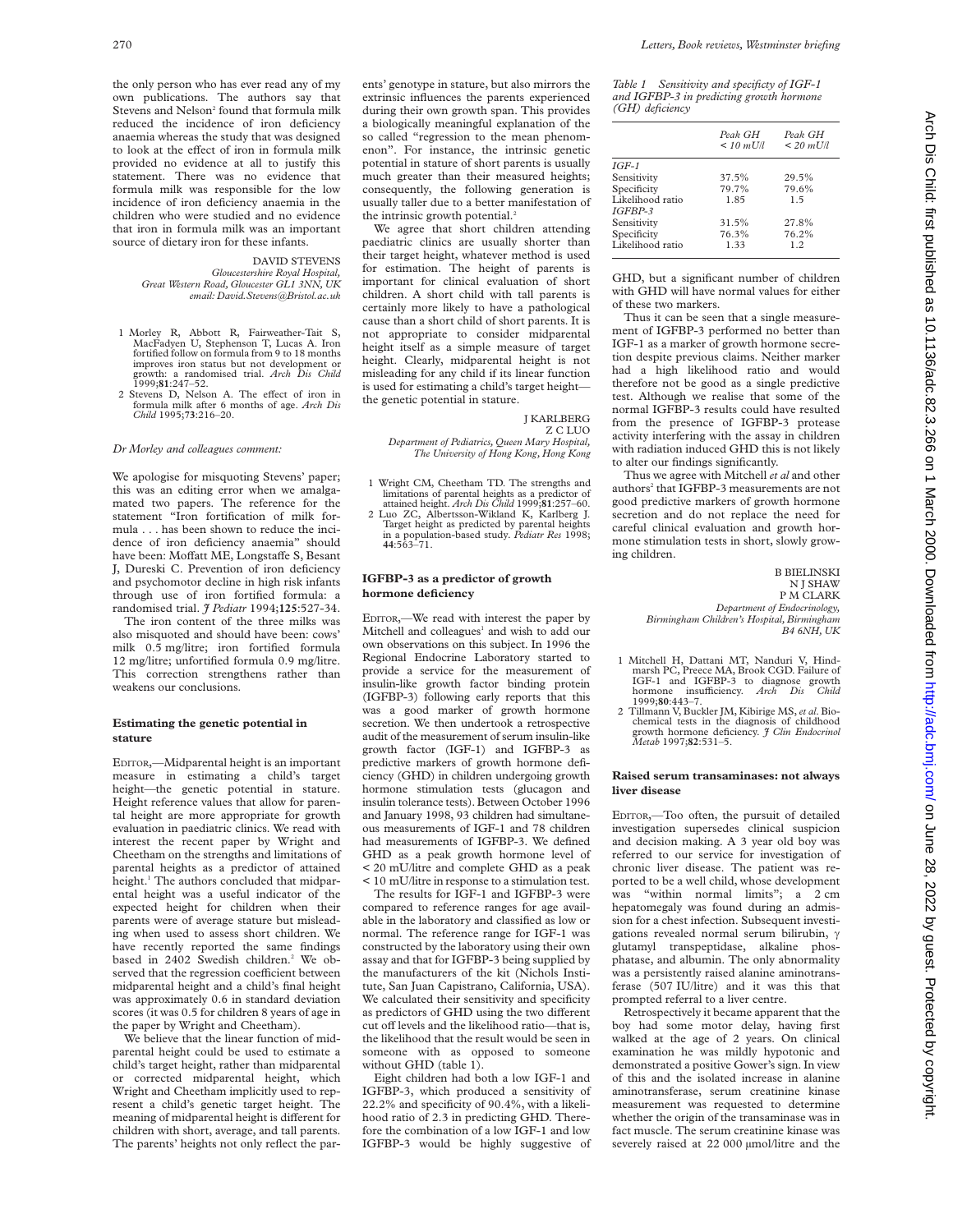boy was diagnosed with muscular dystrophy. His liver, which was not enlarged, was palpable probably because of visceroptosis seen on ultrasound scan.

We see two to three cases a year of muscular dystrophies masquerading as liver disease. This phenomenon has been described in a series of five male patients with raised serum alanine aminotransferase in whom signs and symptoms of hepatic disease were absent but evidence of neuromuscular dysfunction was detectable on clinical examination.<sup>1</sup> A further case of muscular dystrophy has also been diagnosed in a child with coeliac disease and persistently raised alanine aminotransferase.<sup>2</sup> Thinking of alternative sources of alanine and aspartate aminotransferase can help avoid such clinical pitfalls and spare families the anxiety and trauma of unnecessary investigations and delays in diagnosis, which may have prognostic implications.

> B M KAMATH ANIL DHAWAN G MIELI-VERGANI *Paediatric Liver Service, King's College Hospital, Denmark Hill, London SE5 9RS, UK*

- 1 Zamora S, Adams C, Butzner JD, Machida H, Scott RB. Elevated aminotransferase activity as an indication of muscular dystrophy: case reports and review of the literature. *Can J Gastroenterol* 1996;**10**:389–93.
- 2 Stenhammer et al. Muscular dystrophy misdiagnosed as hepatic disease in a child with coeliac disease. *Acta Paediatr* 1995;**84**:707–8.

## **New developments in the treatment of cardiac failure**

EDITOR,—The article by Westaby *et al* presented concisely recent developments in the management of infants and children with congestive cardiac failure.<sup>1</sup> We would like to highlight the following additional points.

A better understanding of pathophysiology has shifted medical management from steps that directly improve myocardial function to those that modulate the neuroendocrine profile and peripheral vascular reactivity. Similar advances in therapeutic applications would be assisted by controlled studies and full licensing of drugs for use in children. Medical intervention will remain the cornerstone of management until advances in surgical techniques become more widely available.

Although digoxin does not improve survival it provides symptomatic relief and reduces hospital admissions for exacerbations.<sup>2</sup> Loop diuretics lose efficacy over time; this "breaking phenomenon" can be overcome by combination with metolazone, producing sequential segmental nephron blockade.<sup>3</sup> The recently published results of RALES (randomized aldactone evaluation  $study)^4$  have shown significant survival benefits from the use of spironolactone, an aldosterone receptor antagonist when used with an angiotensin converting enzyme inhibitor and loop diuretic. This combination necessitates careful monitoring for hyperkalaemia, but reduces the need for oral potassium supplements, which have a bitter taste and are poorly accepted by children. Compliance with medication can be enhanced by assisting the family to choose the "best-fit" regimen (concordance).5

Attention to psychological problems arising from the restricted lifestyle and frequent diagnostic and therapeutic interventions can improve prognosis and outcome. Additionally, young children may not understand the benefits of treatment, and adolescents may exhibit independence or denial. However, despite many limitations the prognosis for children with severe heart failure has significantly improved over the past decade.<sup>6</sup>

P VENUGOPALAN

*Consultant Paediatric Cardiologist, Sultan Qaboos University Hospital, PO Box 38, PC 123, Muscat, Sultanate of Oman email: gopalax@omantel.net.om*

E A WORTHING

*Senior Pharmacist, Sultan Qaboos University Hospital*

- 1 Westaby S, Franklin O, Burch M. New developments in the treatment of cardiac failure. *Arch*<br>*Dis Child* 1999:81:276-7
- 2 The Digitalis Investigation Group. The effect of digoxin on mortality and morbidity in patients with heart failure. *N Engl J Med* 1997;**336**:525– 33.
- 3 Wells TG. The pharmacology and therapeutics of diuretics in the pediatric patient. *Pediatr Clin North Am* 1990;**37**:463–504.
- 4 Pitt B, Zannad F, Remme WJ, *et al*, for the Randomized Aldactone Evaluation Study Investigators. The effect of spironolactone on morbid-<br>ity and mortality in patients with severe heart<br>failure. N *Engl j Med* 1999;341:709-17.<br>5 Bradley C. Compliance with drug therapy.<br>*Prescribers' Journal* 1999;39:44-9.
- 
- 6 Burch M, Siddiqi SA, Celermajer DS, Scott C, Bull C, Deanfield JE. Dilated cardiomyopathy in children: determinants of outcome. *Br Heart J* 1994;**72**:246–50.
- 7 Venugopalan P, Agarwal AK, Akinbami FO, El Nour IB, Subramanyan R. Improved prognosis of heart failure due to idiopathic dilated cardiomyopathy in children. *Int J Cardiol* 1998; **65**:125–8.

## **Dipstick examination for urinary tract infections**

EDITOR,—Recently dipsticks using nitrates and leucocyte esterase have become available as markers of urinary tract infection (UTI). Leucocyte esterase is an enzyme from neutrophils not normally found in urine and is a marker of pyuria. Nitrates are produced by the bacterial breakdown of dietary nitrates. Most urinary pathogens reduce nitrates to nitrites.<sup>1</sup> Dipsticks have been extensively tested in adults, but there are few reports on their use as a routine screening test for UTIs in children. In children, the method of urine collection is often variable, and UTIs have far reaching implications.<sup>2</sup> This study was conducted to identify which dipstick tests are most accurate for detecting UTIs in routine paediatric practice.

A retrospective study was done of 500 consecutive patients admitted to the children's ward of Hartlepool General Hospital between January and June 1999. All the children admitted to the ward had a dipstick examination using Bayer reagent strips (Bayer, Berkshire, UK) read by an automated colorimeter. Culture of urine was undertaken if the dipstick examination was abnormal. Urine culture was also done routinely before starting antibiotic treatment, if there was any clinical suspicion of UTI, and in children with a history of UTI or renal anomalies, even if the dipstick examination was normal. Dipstick testing was considered abnormal if positive for protein, blood, leucocyte esterase

or nitrates. Urine culture was done in 312 (62.4%) children. Of these, the indication for culture was an abnormal urine dipstick testing in 272 (87.2%) cases. In the remaining cases urine was sent for culture even if the dipstick testing was normal, because of the aforementioned criteria.

Urine was collected from pads in infants and young children. Midstream specimens were taken from older children. Urine was sent for culture immediately or stored in a refrigerator if immediate transport was not available. A pure growth of a pathogenic organism with a colony count of  $> 1 \times 10^9$ / litre was deemed positive. Mixed growth was immediately repeated and subsequent result was taken for analysis.

Nitrates were found to have a very high specificity (92.4%) for detecting UTI, which is similar to previously reported studies (table 1). However, sensitivity of nitrates was very low even when combined with leucocyte esterase (64.5%). If all the indices (blood, protein, leucocyte esterase, and nitrates) were combined, and the urine sent for culture if any of these were positive, the sensitivity increased to 97.7% and the chance of missing a UTI was very small. Specificity, however, then decreased to 15.4%. The sensitivity of urine microscopy in our study was very low (12.5%). This is probably because of the delay in transport of the urine sample to the laboratory.

Unlike the previously reported studies in adults,<sup>34</sup> UTIs in children cannot be excluded by a negative dipstick nitrates and leucocyte esterase enzyme reaction. Similar results were observed by Lejeune *et al*. <sup>5</sup> In a study of 243 infants, they reported 97.6% specificity and 16.2% sensitivity for nitrates for detecting UTI. However, when leucocyte esterase, nitrates, and proteins were combined, the sensitivity increased to 89.2% and specificity decreased to 71.8%.

Therefore, urine culture needs to be undertaken if any of the four indices (nitrates, blood, protein or leucocyte esterase) are abnormal, or if there is a clinical suspicion of UTI. If nitrates are positive, starting empirical treatment for UTI seems to be reasonable until cultures are reported. This method helped to reduce the workload of the laboratory on urine cultures by 35.8%. Urinary dipsticks are useful screening tests for detecting UTI, only if their limitations are fully understood.

> SUDHIN THAYYIL-SUDHAN SANTOSH GUPTA *Department of Paediatrics, Hartlepool General Hospital, Holdforth Road, Hartlepool TS24 9AH, UK*

Correspondence to: Dr S Thayyil-Sudhan, 55 Hospital Close, Evington, Leicester LE5 4WQ, UK

email: sudhints@aol.com

1 Fowlis GA, Waters J, Williams G. The cost effectiveness of combined rapid tests (Multistix) in screening for urinary tract infections. *J R Soc Med* 1994;**87**:681–2.

*Table 1 Comparison of the results of 312 dipstick examinations with total positive cultures*

|                                                   |                    |                    | Predictive value for a |                      |
|---------------------------------------------------|--------------------|--------------------|------------------------|----------------------|
|                                                   | Sensitivity<br>(%) | Specificity<br>(%) | Positive test<br>(%)   | Negative test<br>(%) |
| Leucocyte esterase                                | 46.9               | 58.6               | 11.5                   | 90.6                 |
| <b>Nitrates</b>                                   | 34.4               | 90.7               | 29.8                   | 92.4                 |
| Leucocyte esterase and nitrates                   | 64.5               | 52.6               | 13.2                   | 93                   |
| Proteins, blood, leucocyte esterase, and nitrates | 96.9               | 15.4               | 11.4                   | 97.7                 |
| Wet film <sup>*</sup>                             | 12.5               | 99.0               | 66.6                   | 90.9                 |

\*Pus cells  $\geq 10$  was considered as a positive wet film.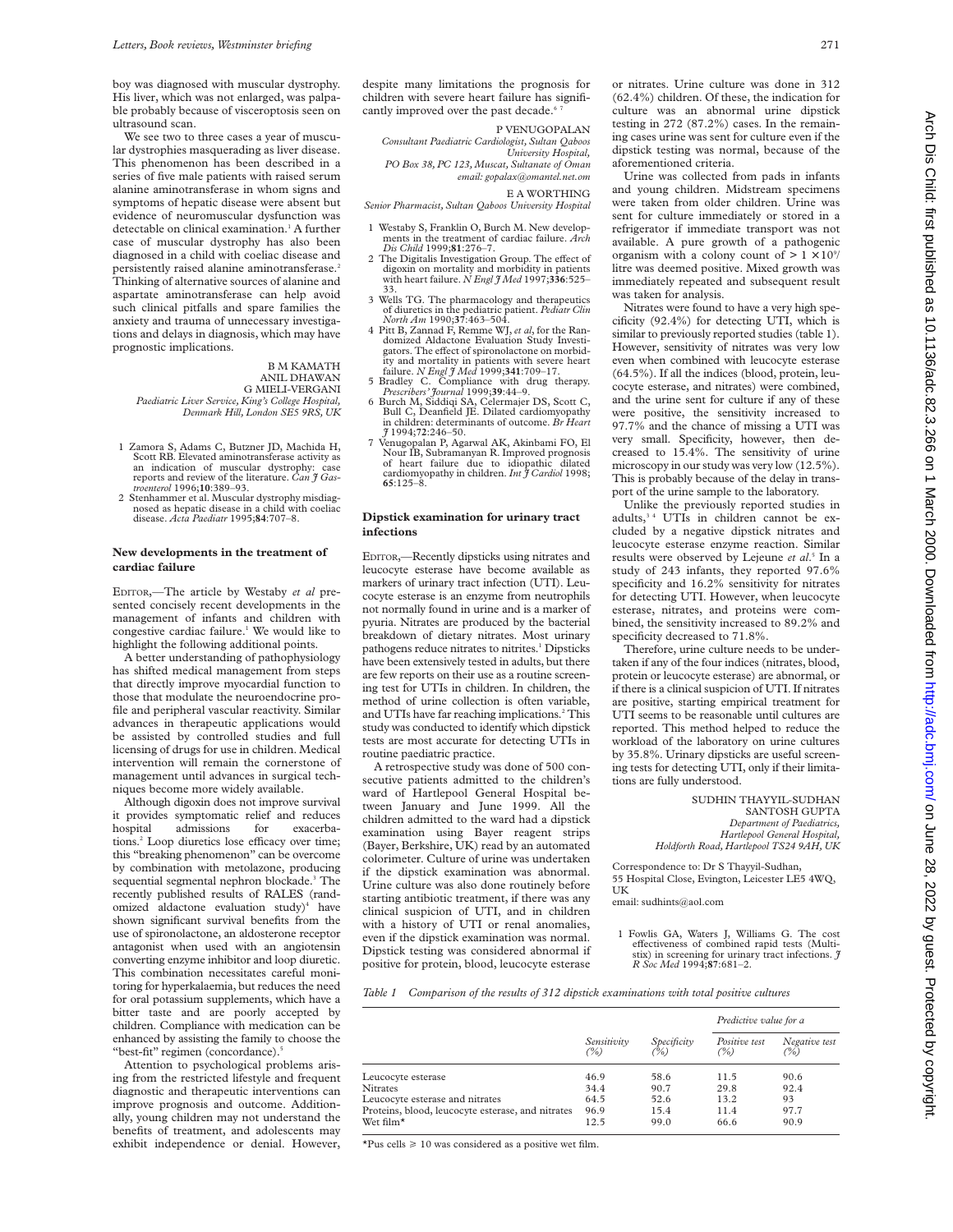- 2 Woodward MN, Griffiths DM. Use of dipsticks for routine analysis of urine from children with acute abdominal pain. *BMJ* 1993;**306**:1512.
- 3 McGlone R, Lambert M, Clancy M, Hawkey PM. Use of Ames SG10 urine dipstick for diagnosis of abdominal pain in the accident and emergency department. *Arch Emerg Med* 1990;7:42
- 4 Flanagan PG, Davies EA, Rooney PG, Stout RW. Evaluation of four screening tests for bacteruria in elderly people. *Lancet* 1989;i: 1117–19.
- 5 Lejeune B, Baron R, Guillois B, Mayeux D. Evaluation of a screening test for detecting uri-nary tract infection in newborns and infants. *J Clin Pathol* 1991;**44**:1029–30.

## BOOKS

**Homeless Children: Problems and Needs.** Edited by Vostanis P, Cumella S. (Pp 202, paperback; £15.95.) London: Jessica Kingsley Publishers, 1999. ISBN 1 85302 595 X

Homeless children have clear needs in their health, education, and welfare that are increasingly being recognised as being of great concern. This book brings together contributions from a number of sources outlining their problems and some possible solutions.

Much of the book is based on a longitudinal study in Birmingham of homeless children and their families. This study, which was funded by the Nuffield Foundation, largely focuses on the mental health and social problems of the children.<sup>1</sup> The book also has a series of vignettes of homeless families and their problems—many are harrowing. Much of the book is compelling reading to anyone who is interested in promoting child health and welfare. The book covers fields of child mental health, domestic violence, the impact on social services, and education. The impact of homelessness on a child's schooling described by Sally Power and colleagues demonstrate the "double disadvantage" of being homeless and the difficulty of maintaining a school place for these children. There are also sections on housing legislation and homeless adolescents.

The main gap in the contributions is one of clinical child health. The contribution from Kath Hutchinson, a health visitor, would be augmented with the collaboration of a community paediatrician. The question that I think paediatricians would like to have answered is whether homeless children are uniquely disadvantaged or whether they form one end of the spectrum of poor children. The data from the Birmingham study suggest the former; however, there were only 29 control families in their study compared to 113 homeless ones. In conclusion, Stuart Cumella and Panos Vostanis produce a series of well thought out recommendations for government, both national and local, to improve the problem. They recommend designated sessions for paediatricians to work with homeless families.

This is a useful inexpensive book that would be helpful to all those working in child health. Nevertheless, it is perhaps an example of how child psychiatry and paediatrics are not collaborating nationally. I find it difficult to envisage producing a multiauthor book like this without the help of a paediatrician.

> JONATHON R SIBERT *Professor of Community Child Health*

1 Vostanis P, Grattan E, Cumella S. Mental health problems of homeless children and their families; a longitudinal study. *BMJ* 1998;**316**:899– 902.

**Silent Nights: Overcoming Sleep Problems in Babies and Children.** By Symon B. (Pp 200, paperback; £8.99.) Oxford: Oxford University Press, 1998. ISBN 0 19550 607 3

Isn't it an often voiced fantasy that young babies should come complete with a "user's manual"? Look no further—one has been produced. It might have to be purchased from the bookshop rather than collected from the delivery room, but that in no-way reduces its appeal.

*Silent nights* is a highly readable, and often amusing, account of normal sleep (and early feeding) patterns in babies and children, some of the problems that can arise, and how to prevent them from occurring and resolve established problems. The information is clearly based on the author's considerable professional and personal experience.

The content of the advice offered is not greatly dissimilar to other parent manuals that deal with infant sleep problems from an essentially behavioural perspective. There are a handful of such books that cover sleep problems and their treatment, from birth to adolescence. *Silent nights* concentrates primarily on sleeplessness and a limited range of treatment or preventive measures. Its originality is that it focuses on the sleep patterns of babies and young children (although older children are mentioned) and the very specific problems that their parents will have to face. These range from the exhausting and disruptive round of relatives visiting to admire the baby, to sexuality being a "casualty of parenthood". As such, it deals with the wider family context, which might be why parents reading this book, as opposed to other parent manuals, will be less likely to feel they have done something "wrong", and more likely to view any difficulties as understandable and treatable events that they have the power to correct. This instilling of confidence in parents is an important determinant of the success of any intervention or preventive measure. Therefore, although the book is intended for parents, professionals may appreciate and benefit from it.

Minor criticisms relate to the rather cursory treatment of circadian rhythms and no mention of other common paediatric sleep disorders (such as rhythmic movement disorders). Such omissions may be inevitable, given that other aspects of sleep and sleeplessness are given a thorough treatment. Idiosyncratic use of the term "night terrors" and an unhelpfully simplistic diagnostic table in the appendix are potentially misleading.

The author acknowledges that the book offers his opinions, rather than the results of empirical studies. Overall, the information offered is clear and authoritative and the style of the book evokes feelings of receiving advice from a wise friend rather than delivery of a set of prescriptive "do's and don'ts" from a remote expert. Because of this narrative style, it is less easy to find precise pages of particular interest and to quickly identify and extract key action points. However, by assimilating the book in its entirety parents should have a greater understanding of their children's sleep in relation to overall development and family functioning.

How many new parents have concerns about their children's sleeping, eating or crying? The answer to that question should provide some indication of the number of people to whom this book would be of interest.

> LUCI WIGGS *Research Psychologist*

**Benign Childhood Partial Seizures and Related Epileptic Syndromes.** By Panayiotopoulos CP. (Pp 360, hardback; £60.00.) London: John Libbey, 1999. ISBN 0 86196 577 9

The recycled ingredients of texts that disseminate evidence-based medicine, although essential, sometimes acquire the bland heaviness of the worst school dinners. How stimulating, then, to read a book so full of zest that boldly admits to being a highly personalised and opinionated account of a field in which the author is an acknowledged expert. Rather than dwell on the areas of consensus, Panayiotopoulos tells us in the opening pages that he "often has to argue against generally applauded statements" about epilepsy, and contends that "differential diagnosis is seldom undertaken for epilepsies". Throughout the book, the image persists of the author as a lone figure fighting against the philistinism of an establishment that does not perform EEG after a single seizure or always tries sodium valproate first. There are glimpses of personal battles won or lost in this symposium or that classifying committee. He presents a rich and illuminating account of his good fight against "textbook recommendations on drug treatment and management, which perpetuate inappropriate generalisations", supporting his arguments with 44 references to his own work and nearly 800 other references, ranging from antiquity through to many from the 1990s.

The 360 pages are divided into five easily digestible sections: general aspects; Rolandic seizures and centrotemporal spikes; occipital seizures and related epileptic syndromes (including his eponymous syndrome); occipital seizures versus migraine; and other childhood partial seizure syndromes. Different chapters are written to serve different purposes and a couple are an inspection at greater magnification of the material covered in a preceding chapter. Although this makes for some repetition, it helps to make the book a useful source for different types of reader. Less common syndromes such as epilepsy with continuous spikes and waves during slow sleep, acquired epileptic aphasia, benign affective seizures, and others are also well covered. Views other than those of the author are, for the most part, fairly represented, although he never leaves the reader in doubt about what he thinks. Opinions are sometimes presented as facts (for example, "the visual hallucinations of migraine . . .cannot last for [only] seconds").

Panayiotopoulos is both clinician and neurophysiologist and can examine both of the elements that make up the electro–clinical syndromes of epilepsy with astonishing attention to detail. Did you know—for example, that fortification spectra were so named by Herschel in 1866 because they resembled not the castellated appearance of battlements but the star patterned pentagonal shape of earthworks projecting from fortifications and known as bastions? Similar precision in detailed clinical observation is used to underpin distinctions between different epilepsy syndromes (or, in that particular example, a